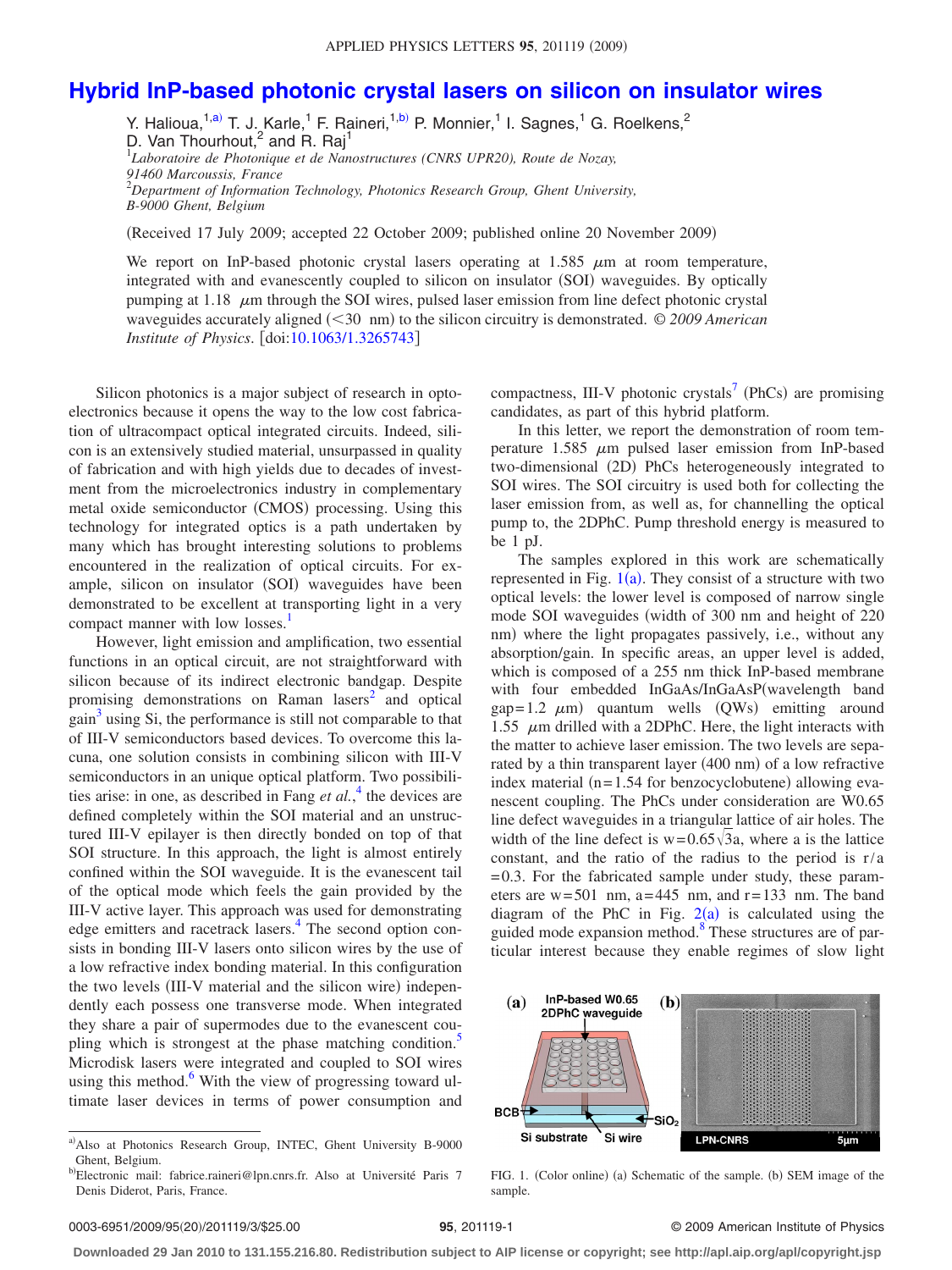<span id="page-1-0"></span>

FIG. 2. (Color online) (a) Band structure calculated using guided mode expansion for the W0.65 PhC membrane with a BCB substrate and air upper cladding (with air holes). Laterally odd modes are shown in blue, even in red. The thick blue line corresponds to the odd TE-like defect mode. The odd TE-like band edge modes are shaded in cyan. The odd and even TMlike lattice modes are plotted as fainter dotted lines. Low-vg modes are denoted A, B, and C. The light cones of the various cladding materials, air, SiO<sub>2</sub>, and BCB are denoted by progressively darker shading for lower index. (b) Dispersion relation of TE-like modes of the hybrid structure calculated using 3D FDTD for wavevectors around  $\pi/a$ . Both coupled supermodes (solid lines) and uncoupled modes (dashed lines) are represented.

propagation which can lead to laser emission as demonstrated in the work of Kiyota *et al.*[9](#page-2-8) Further, in these waveguides narrower than regular W1 waveguides, the even modes are pushed out of the band gap of the PhC and are therefore not confined in the line defect. This renders them completely single mode within the band gap region and avoids supplementary transverse mode competition for the laser emission. The width of the SOI wires is set at 326 nm in order to be close to the phase-matching condition for the modes propagating in the wires and the III-V PhC. The dispersion diagram of the entire structure [Fig.  $2(a)$  $2(a)$ ] is calculated using three-dimensional finite difference time-domain method (3D FDTD) (Ref. [10](#page-2-9)) for wavevectors close to  $\pi/a$ . The dispersion curves of the 2DPhC and the SOI wire intersect at  $a/\lambda$ = 0.275 near the edge of the Brillouin zone. A splitting in the dispersion curve of the full structure is observed near this point attesting to the coupling between the two levels. Thus, in this region of the band structure where the group velocity strongly decreases, the power is transferred from one waveguide to the other. A theoretical study on the coupling will be described elsewhere.

The fabrication relies on the adhesive bonding of the metalorganic chemical vapor deposition-grown InP-based heterostructure onto the SOI wires through the use of the planarising polymer BCB. The 300 nm wide SOI waveguides are fabricated in a CMOS fab using 193 nm deep ultra-violet (DUV) lithography. Alignment markers written on the same mask level as the waveguides allow us to align to the Si waveguides, the PhC defined by electron beam lithography. The PhC is patterned in the III-V membrane using reactive ion etching and inductively coupled plasma etching. $\frac{11}{11}$  $\frac{11}{11}$  $\frac{11}{11}$  Scanning electron microscope measurements [see Fig.  $1(b)$  $1(b)$ ] allow us to show that our 2DPhC structures are aligned right on top of the SOI wires with an accuracy of better than 30 nm. This level of accuracy enables reproducibility in the fabrication and a close control of the evanescent wave coupling.

The samples are explored at room temperature using the experimental set-up depicted in Fig. [3.](#page-1-1) The pump laser source is an optical parametric oscillator providing 100 fs long pulses at a repetition rate of 80 MHz. The wavelength of operation is set at 1.18  $\mu$ m where silicon is transparent and where the InGaAsP QW barrier material is absorptive in order to maximize the pumping efficiency. The pump is de-

<span id="page-1-1"></span>

FIG. 3. (Color online) Experimental configuration.

livered to the sample via a SMF-28 optical fiber and coupled to the SOI waveguides thanks to gratings etched at their extremities.<sup>12</sup> These gratings couplers are originally optimized for operating at 1.55  $\mu$ m. But, by using p polarization and by setting the angle between the fiber and the sample at 12°, it is possibly to couple the pump at 1.18  $\mu$ m into the TM mode of the SOI waveguides. While propagating below the 2DPhC, the pump light is absorbed by the III-V-based layer. Of course, the alignment of the SOI wire with the line defect 2DPhC waveguide is of primary importance to ensure maximum efficiency of the optical pumping. When perfect alignment is assumed, which is not far from reality (30 nm), we calculate, using 3D FDTD, that 33% of the incoming light is absorbed within 100  $\mu$ m. Then, the light emitted by the 2DPhC and coupled to the TE mode of the SOI wire, is collected at the output of the other grating by a SMF-28 positioned at 10° angle in order to maximize collection at 1.55  $\mu$ m (s polarization). The emission is analyzed using a spectrometer.

We observe the photoluminescence (PL) spectrum of the samples in order to identify the slow modes of interest by comparing the results with the modeling. The PL spectrum of the sample is shown in Fig.  $4(a)$  $4(a)$ . three peaks, noted A, B, and C, clearly appear in the spectrum at the normalized frequencies corresponding to the low  $v_g$  modes of the PhC waveguides also noted A, B, and C in Fig.  $2(a)$  $2(a)$ .

As the pump energy is increased, laser emission is observed only at 1586 nm in mode A. Indeed, mode A is the only one out of the three observed modes that is situated below the BCB light line [see Fig.  $2(a)$  $2(a)$ ], which renders it theoretically lossless in the absence of disorder. We plot on Fig.  $4(b)$  $4(b)$ , in log-log scale, the laser emission energy as a function of the pump pulse energy effectively coupled into the SOI waveguide. The obtained curve has a "classical" S-shape<sup>13</sup> from which a threshold of about 1 pJ is deduced  $(5.93 \times 10^6)$  photons). We then plot the spectral position of

<span id="page-1-2"></span>

FIG. 4. (a) PL spectrum of the hybrid structure. The three peaks, A, B, and C correspond to the low- $v_g$  modes of Figs. [2](#page-1-0)(a) and 2(b) Laser emission intensity observed in mode A vs pump pulse energy.

**Downloaded 29 Jan 2010 to 131.155.216.80. Redistribution subject to AIP license or copyright; see http://apl.aip.org/apl/copyright.jsp**